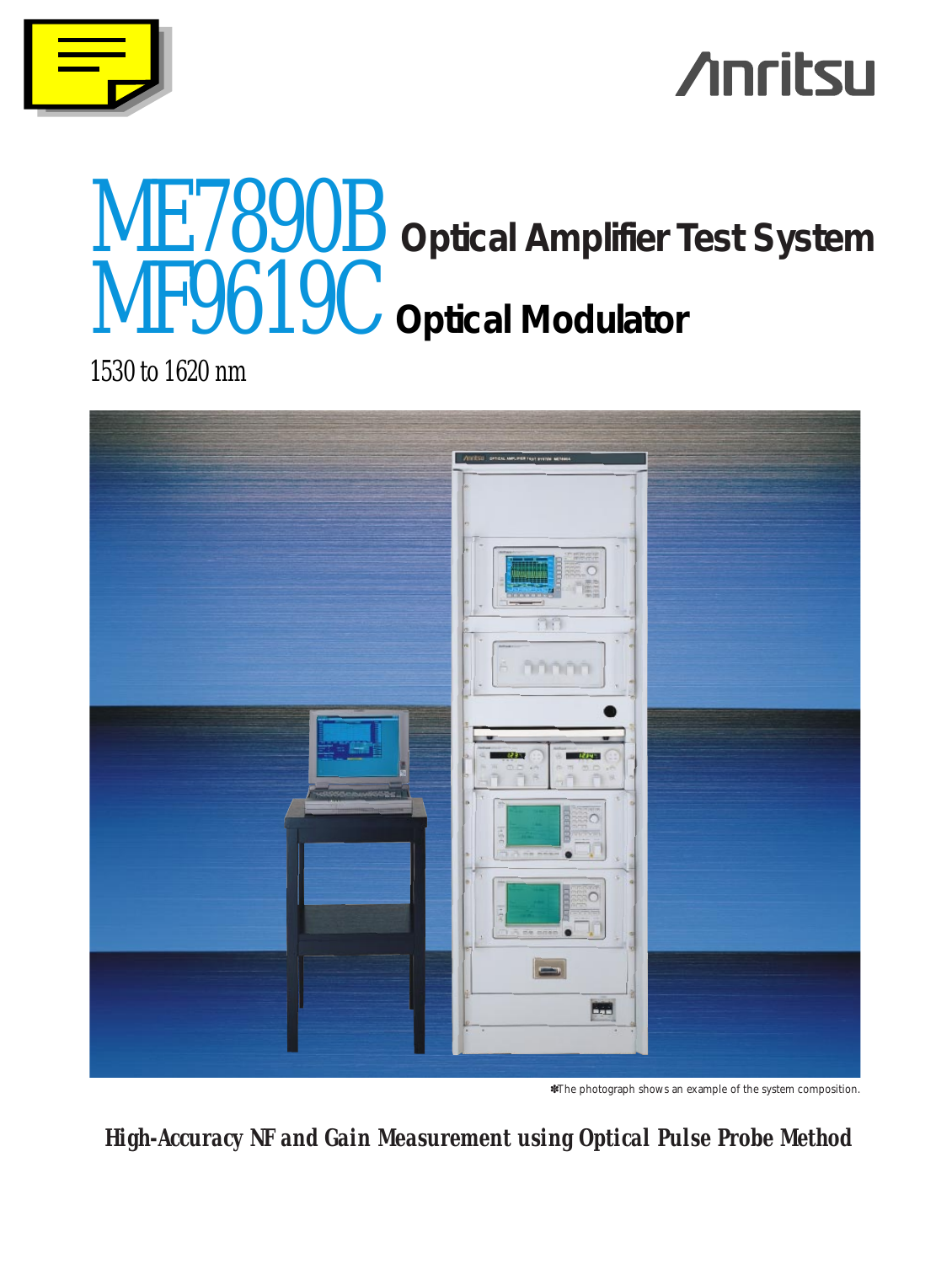# *Fast, High-Accuracy NF and Gain Measurement*

The optical amplifier is a key device in today's high-capacity and long-distance optical communications networks, and evaluation of the optical amplifier noise figure (NF) and gain demands measuring instruments with excellent performance and accuracy.

The ME7890B covers both bands of C-Band and L-Band.

The ME7890B supports this need with fast and high-accuracy of the NF and gain of optical amplifier using the optical pulse probe method.

### **Optical Pulse Probe Method**

The ME7890B uses a combination of the optical pulse method to measure amplified spontaneous emission (ASE) of the optical amplifier with high accuracy, and the optical probe method to measure quickly over a wide wavelength range.

The optical pulse probe method measures the wavelength characteristics using a weak optical signal (probe) that has almost no effect on the locked inversion of the optical amplifier. A saturating signal is input so that the optical amplifier is in exactly the same condition as when it is in actual use.

At evaluation of an optical amplifier for wavelength division multiplexing (WDM) communications, fewer saturating signals are substituted for the WDM light source, creating the same conditions as when a WDM optical signal is input. The probe signal light is used to measure the NF and gain, and then a wavelength tunable laser source or a wide-band light source is used for measurement over a wide wavelength range.



#### **High-Speed Measurement**

When a tunable laser source is used as the probe light, the NF and gain wavelength characteristics can be measured in high-speed and synchronizing the wavelength of the probe source output to the OSA sweep. In addition, if a broadband light source such as an SLD is used as the probe light source.



### **Low Cost**

Evaluation of optical amplifier NF and gain requires evaluation under actual working conditions. Actual working conditions for an optical amplifier used in WDM communications systems require a multi-channel light source. With the ME7890B optical pulse probe method, one to several saturating optical signals is input to the optical amplifier to create a condition identical to that at WDM optical signal input. Then the characteristics are evaluated from the response when the probe optical signal is input. This means that manufacturing and inspection lines do not require multi-channel light sources, contributing to reduce facility costs and adjustment man-day.

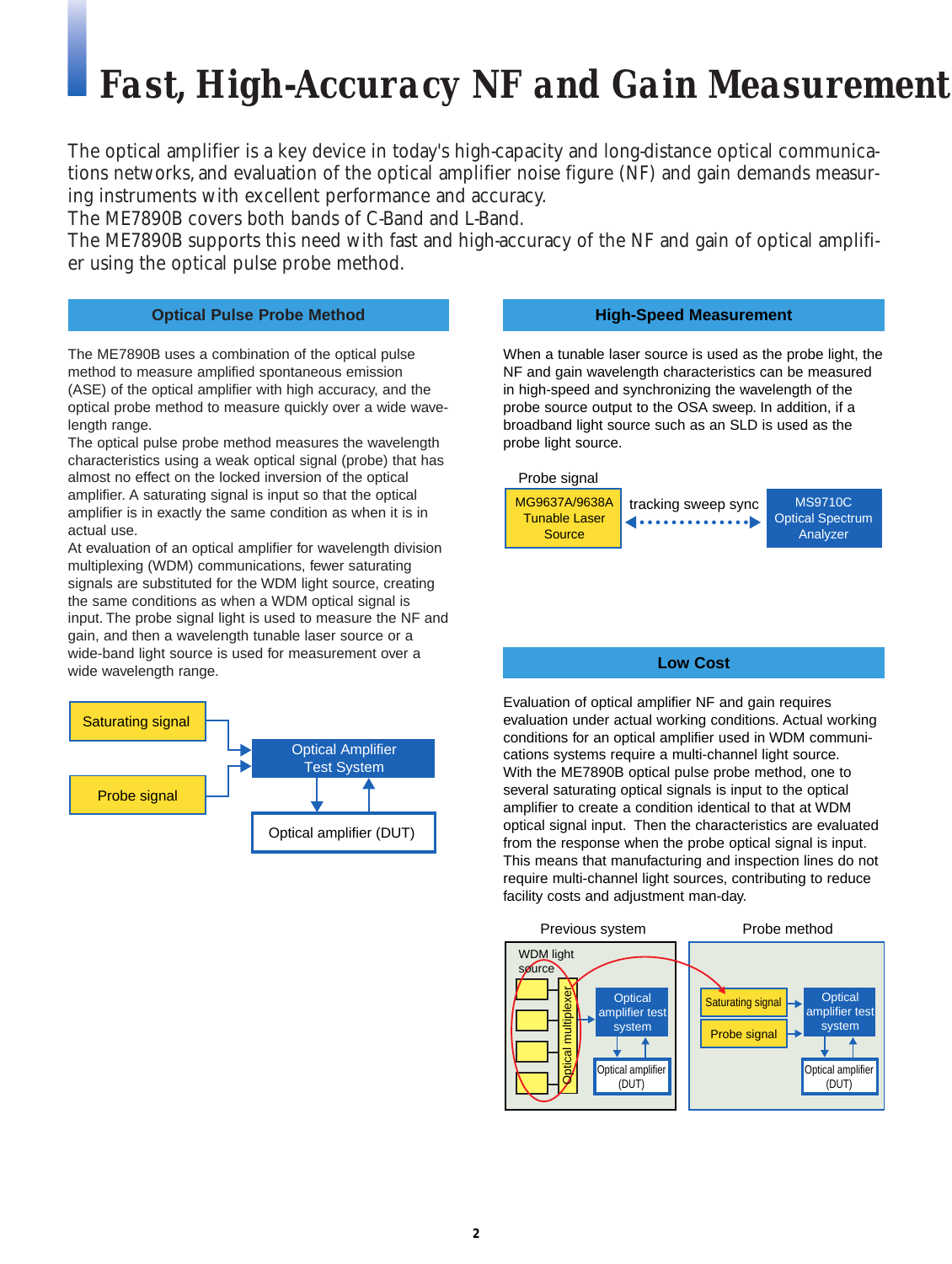# *at Low Cost Supports Optical Pulse Probe Method*

## **High Accuracy**

A precondition of the probe method is that the power of the probe light is so small that it has no effect on the locked inversion of the optical amplifier. However, if it is too small, it is affected by the noise and the measurement accuracy drops. When using a broadband light source as the probe light, when an optical power that produces sufficient measurement accuracy is input, the optical amplifier conditions changes because the total power of the broadband light source is large. To solve this problem, the ME7890B supports the use of the MG9637A/9638A Tunable Laser Source as the probe light.

In this way, only the required optical power for the wavelength component is input to the optical amplifier. This method permits the input of the smallest optical power having no effect on the optical amplifier conditions, while simultaneously achieving a measurement accuracy equivalent to the optical pulse method.

The following graph shows the effect of the probe power on the measurement results by comparing data when a tunable laser source and an SLD light source are used as the probe light source. In this example, the measurement accuracy is about 0.03 dB when a tunable laser source is used as probe signal with more than 30 dB level difference from the saturating signal power.



Additionally, the following graph compares the gain measured by the pulse and probe methods using a 16-channel WDM light source. Almost the same gain wavelength characteristics are obtained by substituting a single-channel saturating signal with the same total power as the 16-channel WDM light source.



The measurement error when the number of optical saturating signals becomes smaller depends on the characteristics of the optical amplifier under test, as well as on the appropriately number of saturating signals, the wavelengths, power, and probe signal power. These parameters must be determined in comparison with measurement results obtained by the pulse method.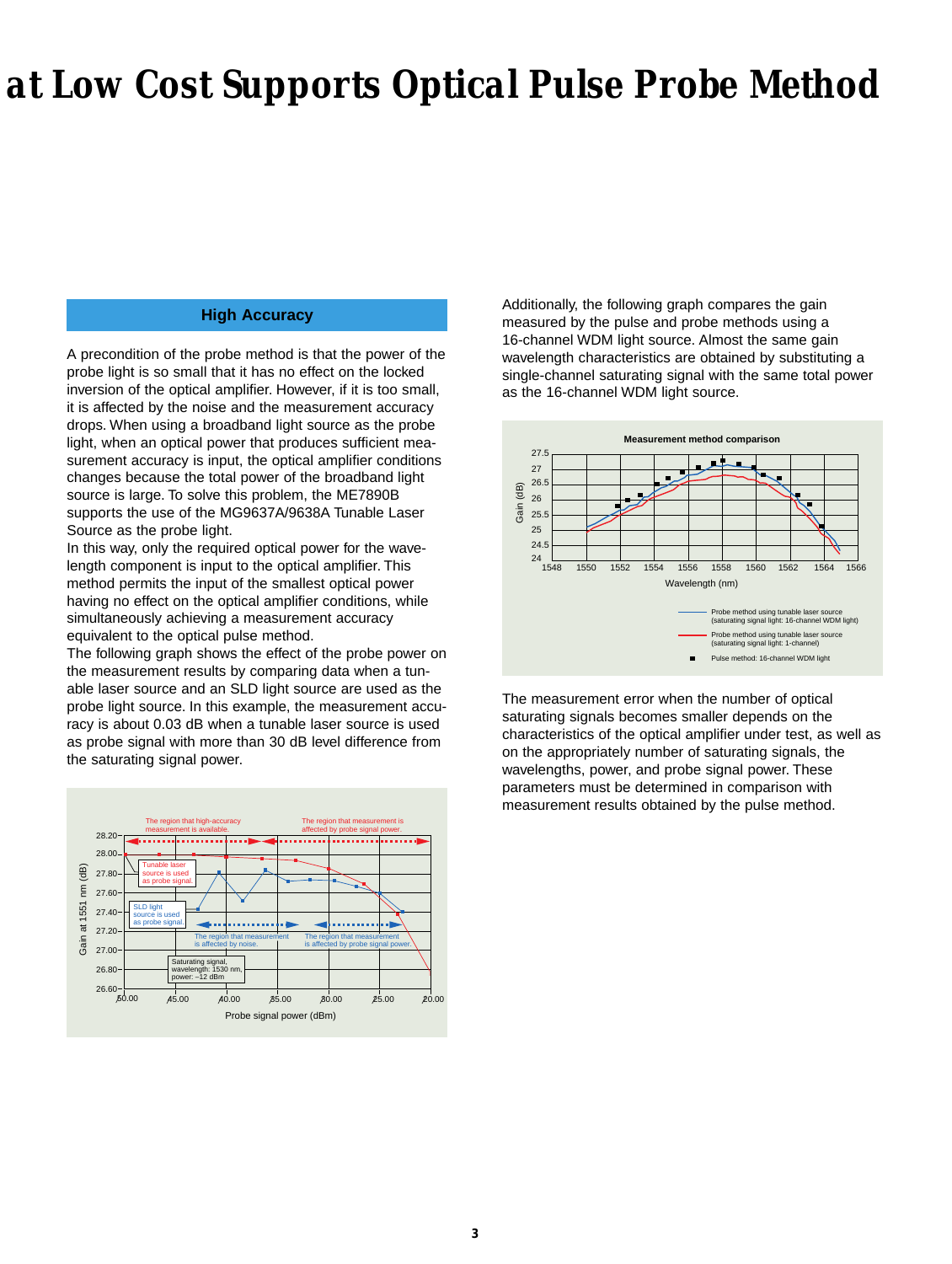# *Supports Various Measurement Systems*

The wavelength and power are set automatically when using MG9638A (or MG9637A) as the light source for saturating signal. In addition, both WDM light sources (MT9812B) and fixed-wavelength light sources can be used.

The system setup and GPIB address are easily set at the setup panel.



The power is set automatically when using the MN9610B (or MN9611B) Programmable Optical Attenuator. Optical attenuator is not required when the power adjustment is not needed.

When the MG9637A (or MG9638A) Tunable Laser Source is used as the probe light source, the measurement accuracy is equivalent to optical pulse method. Furthermore, the SLD light source output (option) of the MS9710C Optical Spectrum Analyzer as well as other wide-band light sources can also be used.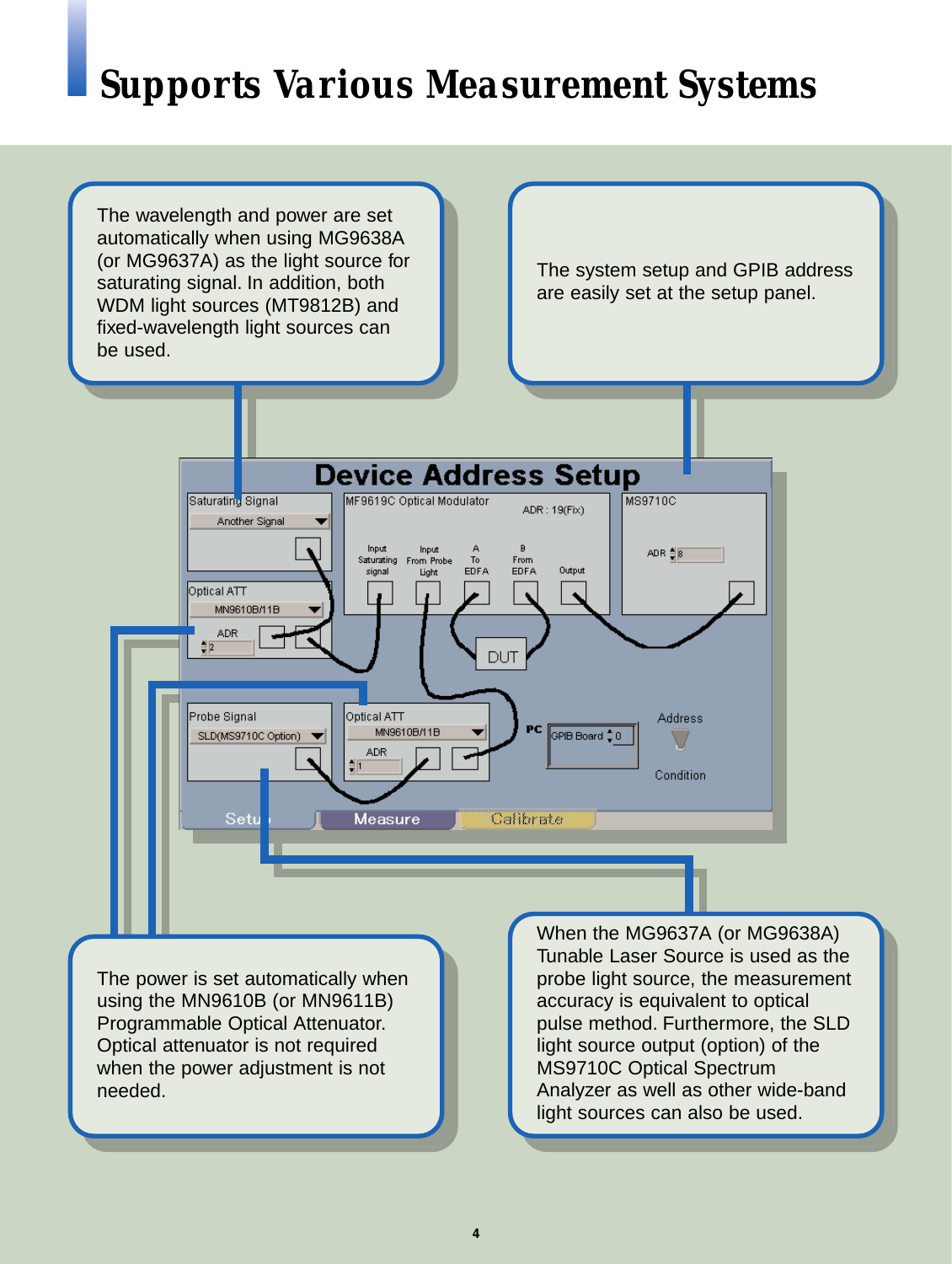



# **Using MS9710C SLD Light Source Output (option) as the Probe Light Signal**



When a wide-band light source such as an SLD is used as the probe light source, specify the MF9619C (Option 01: using SLD for probe signal) with a small loss for the probe light input port. However, EDFAs saturation input level is reduced by 3 dB.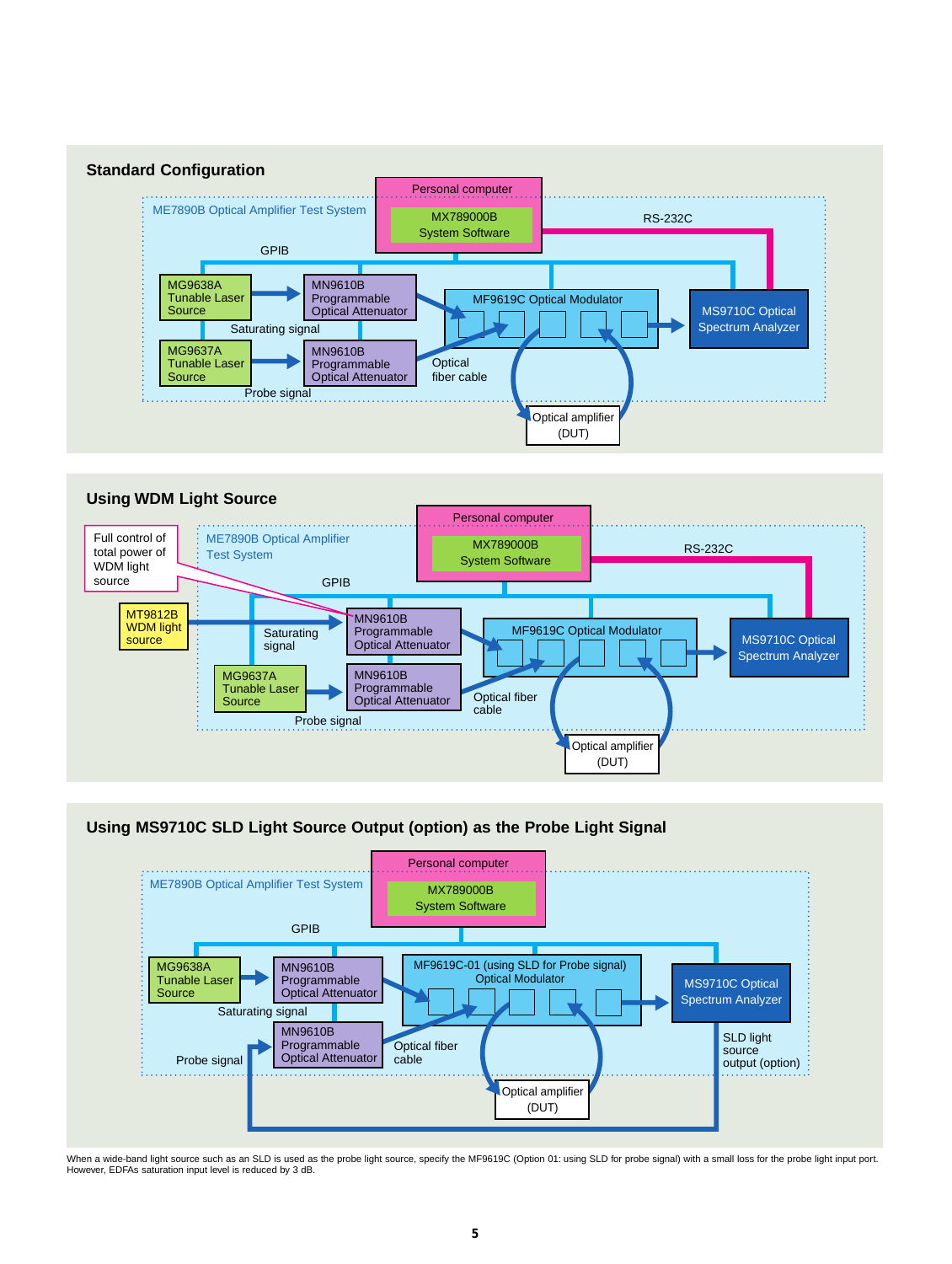# *Easy Operation*

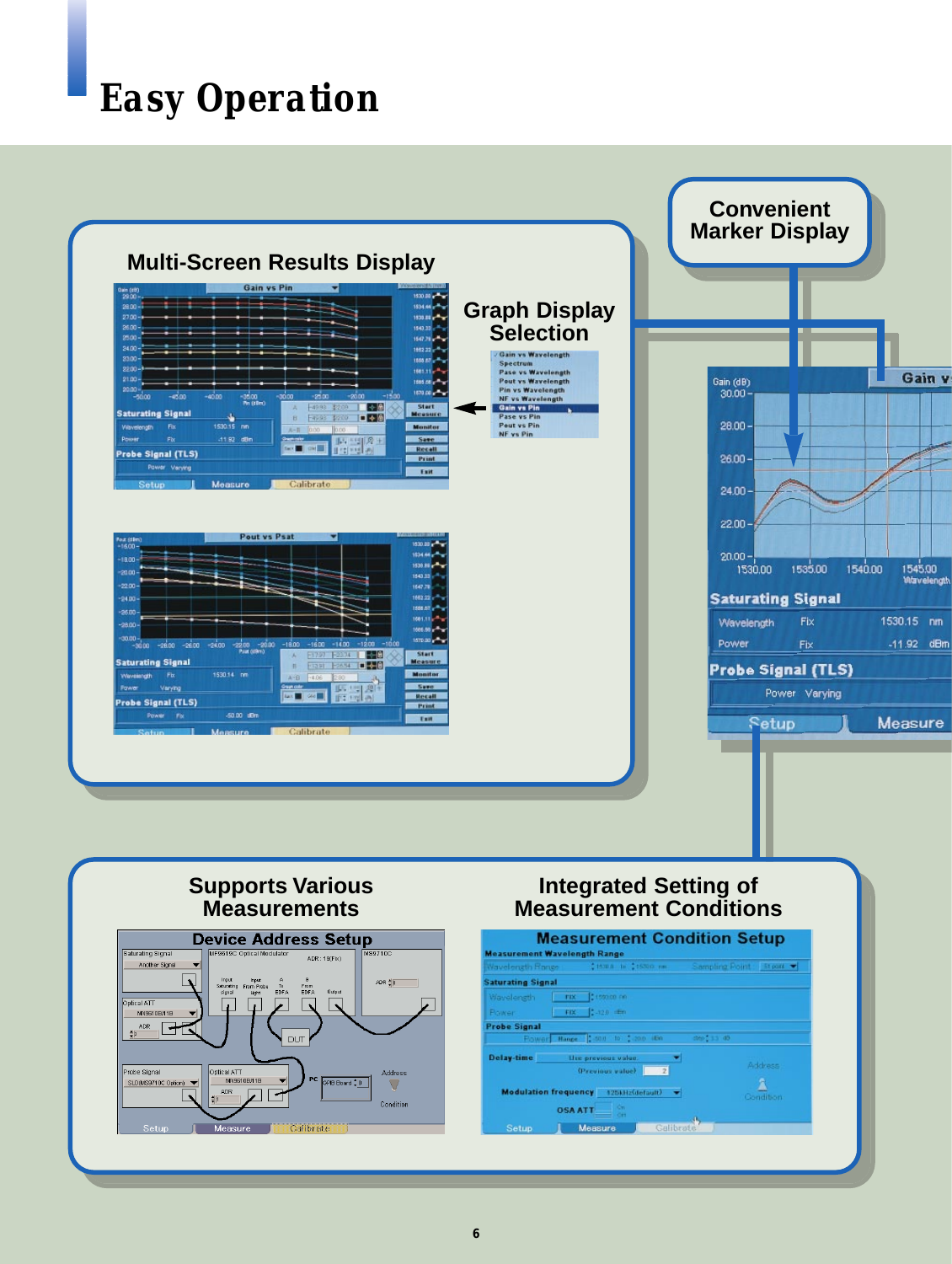

# **Power Monitor Function**



Channel selection



Real-time monitor of total, max. and min. power of selected channel to adjust the input/output power of EDFA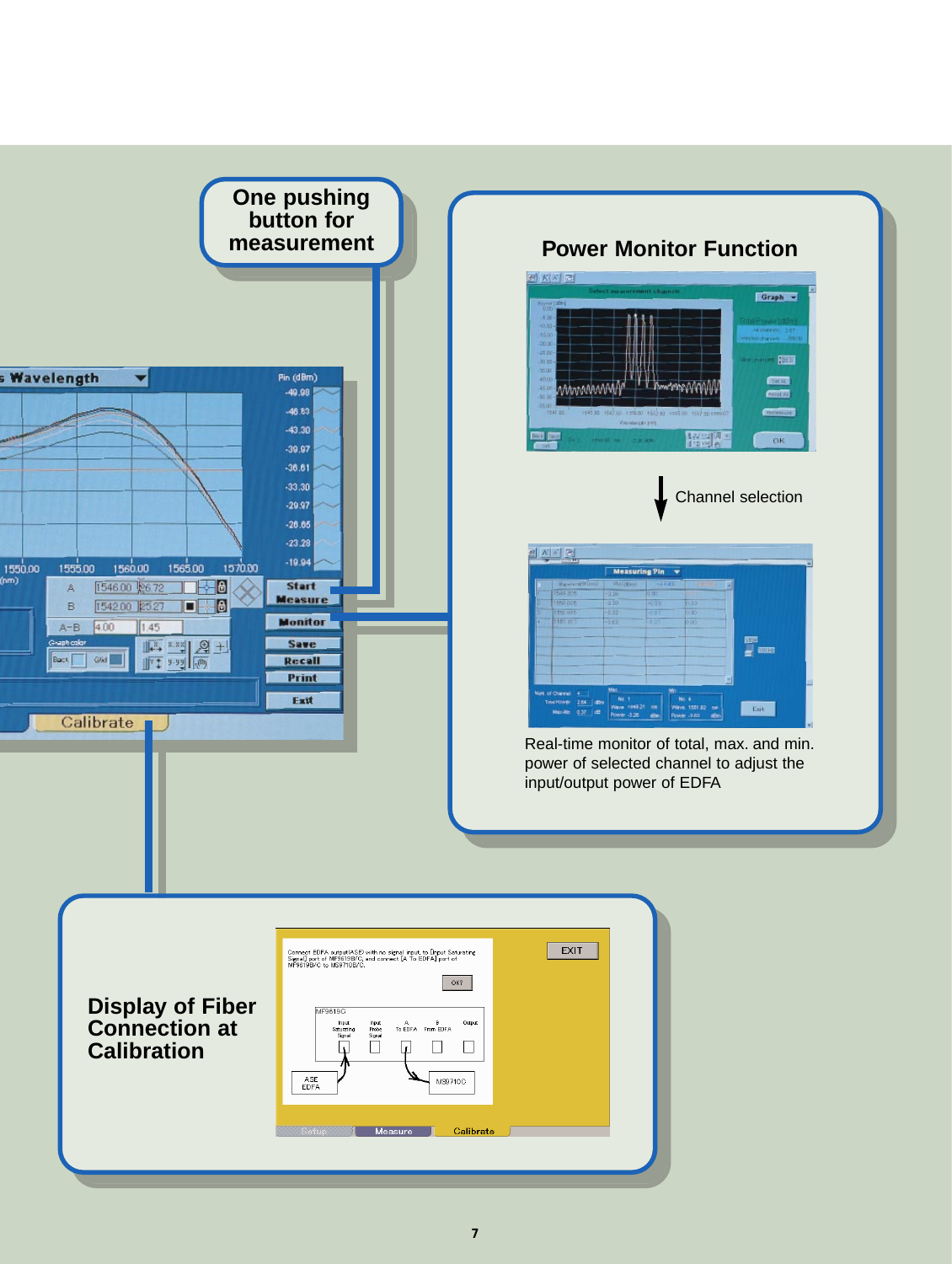# *High-Accuracy Measurement by Pulse Method*

### **High-Accuracy Measurement\*1**

The pulse method is the best to highly accurate measurement for NF and gain. In the pulse method, the on/off extinction ratio of the optical modulator is better than 65 dB, which causes almost no error in measuring the ASE level as a result of leakage of the amplified optical signal. In addition, the ASE level is measured directly, so there is no deviation from the actual noise gap resulting from measurement using the fitting method. The polarization dependency and the insertion loss are both optimized along with excellent reliability.

In the following diagram, the measured spectrum is expanded, and the measured ASE spectrum can be observed with almost no error.



\*1 Considering fiber connection/disconnection reproducibility at calibration, power meter measurement level accuracy, optical spectrum analyzer (OSA) wavelength flatness/level linearity/resolution accuracy, optical switch switching reproducibility, optical switch and OSA polarization dependency, measured wavelength accuracy.

The NF accuracy is found from the following equation for the error of part and the total error is estimated by the RSS method.

$$
NF = \frac{Pase \times \lambda^3}{h \times c^2 \times RES \times G} + \frac{1}{G}
$$

where, Pase: ASE level of signal wavelengths, h: Planck's constant, RES: OSA resolution, λ: Wavelength, c: Velocity of light in a vacuum, G: Optical amplifier gain

### **Measurement Example**

The following diagram shows a measurement example using a 16-channel WDM light source (top: spectrum display, bottom: gain and NF profile display)



### **System Setup**

At measurement using the pulse method, the system controls the MS9710C Optical Spectrum Analyzer and the MF9619C Optical Modulator. A WDM light source can also be used. At measurement start, the wavelength of each channel is detected and the NF and gain of each channel is measured automatically.



## **Operation Principle**

The input optical signal is modulated by the optical modulator (AOM1) and input to the optical amplifier (DUT). The optical amplifier output alternates between ASE only output timing and amplifier output signal output timing. The phase of the optical modulator (AOM2) at the output side is adjusted so only the ASE is output to the optical spectrum analyzer where the power is measured.

Generally, the ASE response time of an optical amplifier is several kHz so when the modulation frequency is enough higher than this, the ASE has the same power as when the optical signal is actually being input. In this system, the optical modulator performs modulation at a high level of 125/250 kHz (default value). In addition, at gain measurement, the internal optical switch is switched automatically and the power of the optical signal at input and after amplification is measured.



**MF9619C Optical Modulator Block Diagram**

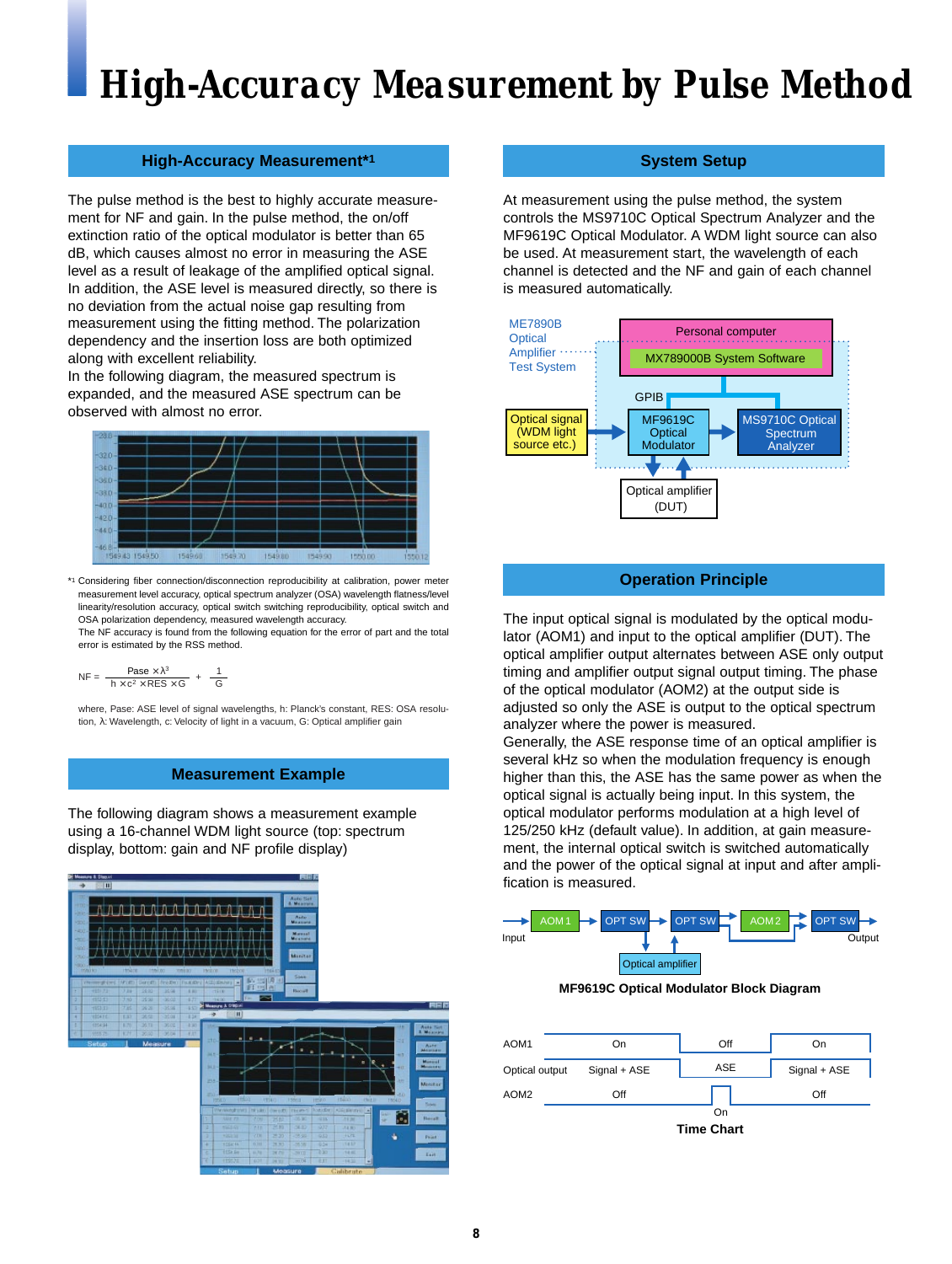# *Matrix Measurement Using Tracking Function*



System Setup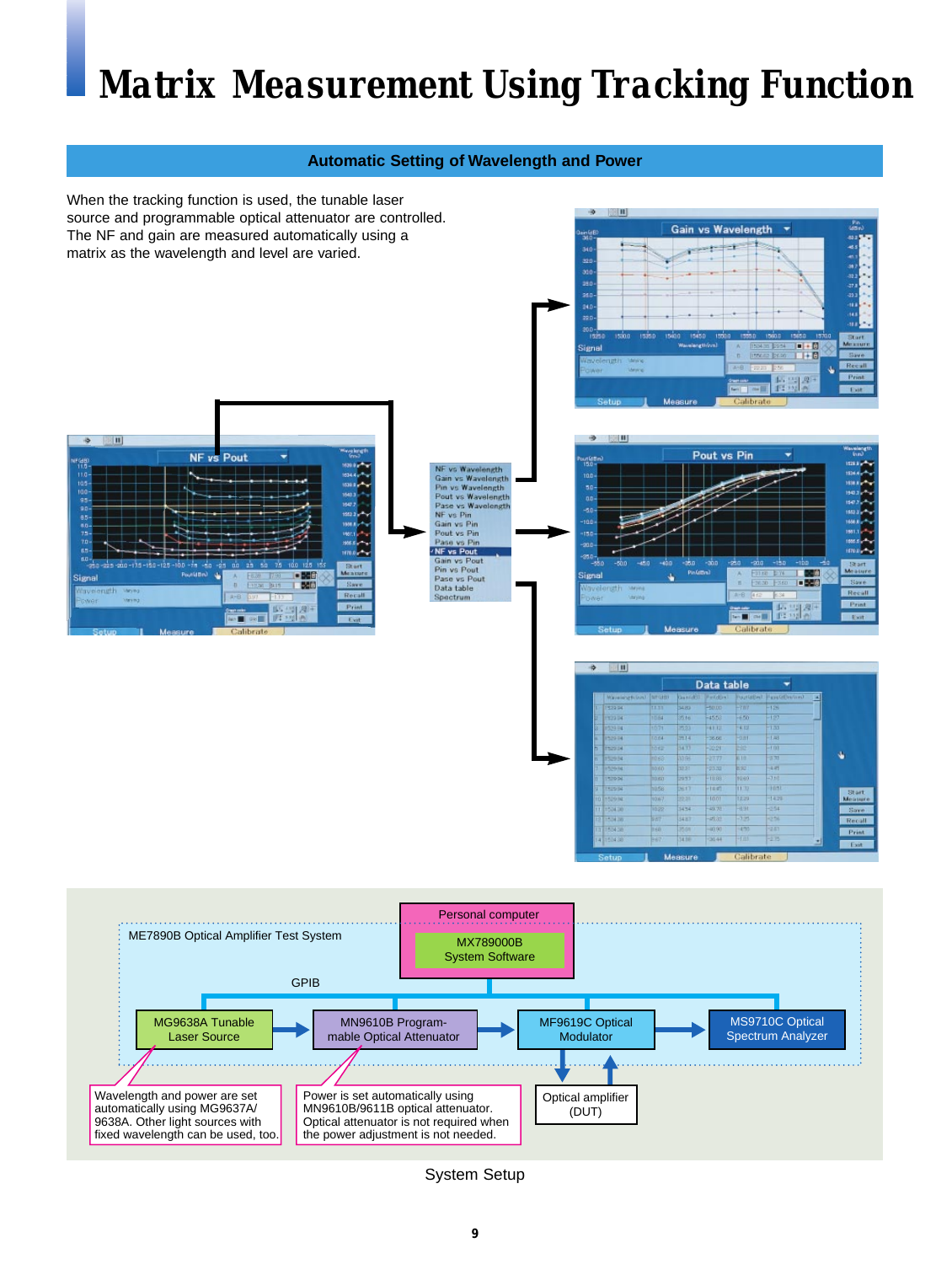# *Specifications*

# ●**ME7890B Optical Amplifier Test System**

To ensure that the system operates with good stability, warm it up for about 20 minutes. The following specifications were obtained after 2-hour warm-up period.

| Measurement wavelength    | 1530 to 1620 nm (guaranteed range), 1525 to 1635 (measurable range)                                           |  |  |  |  |  |
|---------------------------|---------------------------------------------------------------------------------------------------------------|--|--|--|--|--|
|                           | Input signal (INPUT SATURATING SIGNAL port):                                                                  |  |  |  |  |  |
|                           | $-40$ to $+10$ dBm/nm (MS9710C attenuator: off), $-25$ to $+20$ dBm/nm (MS9710C attenuator: on)               |  |  |  |  |  |
| Input level range         | Input port of EDFA output (B from EDFA port):                                                                 |  |  |  |  |  |
|                           | +10 dBm/nm (MS9710C attenuator: off), +23 dBm/nm (MS9710C attenuator: on)                                     |  |  |  |  |  |
| NF measurement            | ≤0.3 dB (1530 to 1570 nm), ≤0.4 dB (1570 to 1620 nm)                                                          |  |  |  |  |  |
| accuracy*1                | *After calibration, temp. change: within ±3°C, modulation frequency: 125/250 kHz, pulse measurement method)   |  |  |  |  |  |
| NF measurement            | $\leq$ 0.2 dB *After calibration, temp. change: within $\pm 3^{\circ}$ C, modulation frequency: 125/250 kHz,  |  |  |  |  |  |
| reproducibility           | pulse measurement method                                                                                      |  |  |  |  |  |
| Gain measurement accuracy | $\leq$ 0.125 dB                                                                                               |  |  |  |  |  |
| Gain measurement          | $≤0.1$ dB                                                                                                     |  |  |  |  |  |
| reproducibility           |                                                                                                               |  |  |  |  |  |
| Measurement channel       | 1 to 256 channel                                                                                              |  |  |  |  |  |
| number                    |                                                                                                               |  |  |  |  |  |
| Minimum channel interval  | 0.4 nm (50 GHz)                                                                                               |  |  |  |  |  |
| <b>Functions</b>          | Calibration, data save/recall, printout                                                                       |  |  |  |  |  |
| Measurement modes         | Normal by WDM light source (1 to 256 channel, pulse method), matrix of level vs. wavelength by tunable laser  |  |  |  |  |  |
|                           | source tracking, pulse probe                                                                                  |  |  |  |  |  |
|                           | Normal mode: Spectrum (Pin, Pout, ASE), measurement result table, NF/gain profile                             |  |  |  |  |  |
|                           | Tunable laser source operation mode:                                                                          |  |  |  |  |  |
| Measurement results       | (Wavelength, input power, output power) vs. (NF, gain, input power, output power, ASE power), spectrum, table |  |  |  |  |  |
| displays                  | Probe measurement mode:                                                                                       |  |  |  |  |  |
|                           | X axis (Wavelength, input power, saturating signal power, saturating signal wavelength) vs. Y axis (NF, gain, |  |  |  |  |  |
|                           | input power, output power, ASE power), spectrum                                                               |  |  |  |  |  |
| <b>EMC</b>                | EN55011 (1991, Group 1, Class A), EN50082-1 (1992), Harmonic current emission EN61000-3-2 (1995)              |  |  |  |  |  |
| Safety                    | EN61010-1 (1993, Installation Category II, Pollution Degree II)                                               |  |  |  |  |  |
| Power                     | 85 to 132 Vac/170 to 250 Vac, 47.5 to 63 Hz, ≤800 VA                                                          |  |  |  |  |  |
| Dimensions and mass       | 550 (W) × 1792 (H) × 700 (D) mm, ≤250 kg                                                                      |  |  |  |  |  |
| Temperature and           | Temperature: $0^{\circ}$ to 40°C (operating, MG9637A/9638A: 10° to 35°C), -20° to +60°C (storage)             |  |  |  |  |  |
| humidity                  | Humidity: ≤90% (no condensation)                                                                              |  |  |  |  |  |

\*1 Using master cord (J0846B) guaranteed at calibration and measurement

The NF value is not measured directly. Since direct evaluation is not possible, the measurement error is specified for the required all items. Each error is mutually independent and the final NF error is determined by averaging the sum of squares.

The details of the NF measurement accuracy are as follows:

ASE level measurement accuracy:

±0.255 dB (including reproducibility due to fiber connection/disconnection at calibration, error after calibration of level accuracy with power meter with level accuracy of better than 2.2%, level linearity, and optical switch switching reproducibility)

Gain (I/O) measurement accuracy:

±0.125 dB (including level linearity, polarization dependency, optical switch switching reproducibility)

Wavelength resolution accuracy: ±0.1 dB (MS9710C: 1530 to 1570 nm), ±0.2 dB (MS9710C: 1570 to 1620 nm) Measured wavelength accuracy: ±0.0001 dB (MS9710C)

# ●**MF9619C Optical Modulator**

|                             | Saturating signal: ≤10 dB (1530 to 1630 nm), ≤9.5 dB (1530 to 1630 nm, Option 02)                |  |  |  |  |
|-----------------------------|--------------------------------------------------------------------------------------------------|--|--|--|--|
| Insertion loss (25°C)       | *Between [INPUT SATURATION SIGNAL] and [A to EDFA] ports                                         |  |  |  |  |
|                             | Probe signal: ≤14 dB (1530 to 1630 nm) *Between [INPUT PROBE SIGNAL] and [A to EDFA] ports       |  |  |  |  |
| Modulation extinction ratio | $\geq$ 65 dB (25°C, at 125/250 kHz modulation)                                                   |  |  |  |  |
| <b>EMC</b>                  | EN55011 (1991, Group 1, Class A), EN50082-1 (1992), Harmonic current emission EN61000-3-2 (1995) |  |  |  |  |
| Safety                      | EN61010-1 (1993, Installation Category II, Pollution Degree II)                                  |  |  |  |  |
| Power supply                | 85 to 132 Vac/170 to 250 Vac, 47.5 to 63 Hz, ≤100 VA                                             |  |  |  |  |
| Dimensions and mass         | 320 (W) $\times$ 132.5 (H) $\times$ 350 (D) mm, $\leq$ 8 kg                                      |  |  |  |  |
|                             | Temperature: 0° to 40°C (operating); -20° to +60°C (storage)                                     |  |  |  |  |
| Temperature and humidity    | Humidity: ≤90% (no condensation)                                                                 |  |  |  |  |

# ●**Recommended Controller**

| Hardware                 | PC-AT compatible computer running Windows <sup>®</sup> 3.1/95/98 <sup>*2</sup>                                                                                                                                       |
|--------------------------|----------------------------------------------------------------------------------------------------------------------------------------------------------------------------------------------------------------------|
| CPU, memory, display, OS | Pentium 75 MHz or faster, $\geq$ 16 MB ( $\geq$ 32 MB recommended), 640 x 480 or better resolution,<br>Microsoft® Windows® operating system Version 3.1, Windows 95 operating system, or Windows 98 operating system |
| Memory drives            | HDD with at least 20 MB free space, 3.5" FDD (2 HD, 1.44 MB)                                                                                                                                                         |
| GPIB, RS-232C            | National Instruments product, one port (when using MG9637A/9638A as probe light source)                                                                                                                              |

\*2 Microsoft® Windows® operating system Version 3.1, Microsoft® Windows® 95 operating system, or Microsoft® Windows® 98 operating system are registered trademarks of Microsoft Corporation (USA).

●Refer to the relevant manuals for the specifications of the equipment listed below. MS9710C Optical Spectrum Analyzer, MG9637A/9638A Tunable Laser Source, MN9610B/9611B Programmable Optical Attenuator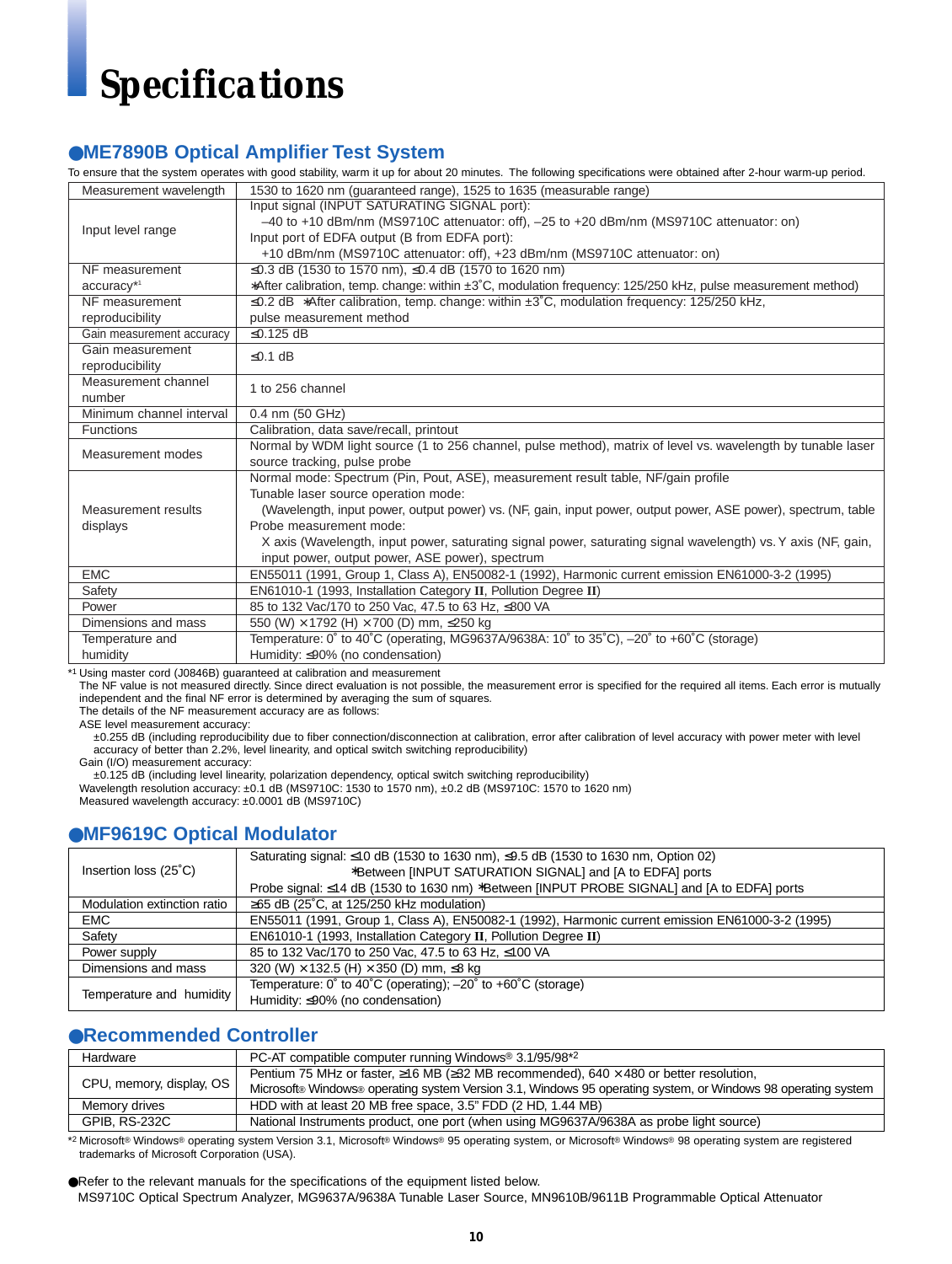# *Ordering Information*

Specify the model/order number, name, and quantity when ordering.

| Model/Order No. | Name                                      |        | Remarks               | Model/Order No. | Name                                     |       | Remarks             |
|-----------------|-------------------------------------------|--------|-----------------------|-----------------|------------------------------------------|-------|---------------------|
|                 | <b>System</b>                             |        |                       | J0692B          | FC.PC-SC.PC-2M-SM                        |       |                     |
| <b>ME7890B</b>  | <b>Optical Amplifier Test System</b>      |        |                       | J0763B          | FC.PC-HMS-10/A.PC-2M-SM                  |       |                     |
|                 |                                           |        |                       | J0617B          | Replaceable optical connector (FC)       |       |                     |
|                 | Standard configuration*1                  |        |                       | J0618D          | Replaceable optical connector (ST)       |       |                     |
| <b>MG9637A</b>  | Tunable Laser Source*2:                   | 1 set  | For probe signal      | J0618E          | Replaceable optical connector (DIN)      |       |                     |
| MG9638A         | Tunable Laser Source*3:<br>1 set          |        | For saturating signal | J0618F          | Replaceable optical connector (HMS-10/A) |       |                     |
| <b>MN9610B</b>  | Programmable Optical Attenuator*4: 2 sets |        |                       | J0619B          | Replaceable optical connector (SC)       |       |                     |
| MF9619C         | <b>Optical Modulator:</b><br>1 set        |        | Includes              | Z0282           | Ferrule cleaner                          |       |                     |
|                 |                                           |        | MX789000B             | Z0283           | Tape for Ferrule cleaner (6 pcs/set)     |       |                     |
|                 |                                           |        | Software for Optical  | Z0284           | Adapter cleaner (200 pcs/set)            |       |                     |
|                 |                                           |        | <b>Amplifier Test</b> | J0655A          | RS-232C cable (9P-2P)                    |       |                     |
|                 |                                           |        | <b>System Control</b> | B0422B          | System rack                              |       | For 200 V system    |
| <b>MS9710C</b>  | <b>Optical Spectrum Analyzer:</b>         | 1 set  |                       |                 |                                          |       | $(C7$ plug)         |
| <b>B0422A</b>   | System rack:                              | 1 pc   | For 100 V system      | B0422C          | System rack                              |       | For 200 V system    |
| B0423B          | Rack mount kit:                           | 2 pc   | For MG9637A/9638A     |                 |                                          |       | (B4 plug)           |
| <b>B0390F</b>   | Rack mount kit:                           | 1 pc   | For two MN9610Bs      | J0390E          | Rack mount kit                           |       | For 1 MN9610B       |
| B0424A          | Rack mount kit:                           | 1 pc   | For MF9619C           |                 | <b>Main frame</b>                        |       |                     |
| B0423A          | Rack mount kit:                           | 1 pc   | For MS9710C           | MF9619C         | <b>Optical Modulator</b>                 |       |                     |
|                 |                                           |        |                       |                 |                                          |       |                     |
|                 | <b>Standard accessories</b>               |        |                       |                 | <b>Standard accessories</b>              |       |                     |
| <b>W1697AE</b>  | ME7890B/MF9619C                           |        |                       | J0017           | Power cord, 2.5 m:                       | 1 pc  |                     |
|                 | operation manual:                         | 1 copy |                       | F0012           | Fuses, 3.15 A:                           | 2 pcs | For 100 V system    |
|                 |                                           |        |                       | F0010           | Fuses, 1.6 A:                            | 2 pcs | For 200 V system    |
|                 | <b>Application parts</b>                  |        |                       | B0329F          | Front cover:                             | 1 pc  | 3/4MW 4U            |
| J0654A          | RS-232C cable (9P-9P)*5                   |        |                       | MX789000B       | Software for Optical Amplifier           |       | For Windows 3.1/95/ |
| J0007           | GPIB cable, 1 m <sup>*5</sup>             |        |                       |                 | Test System Controller:                  | 1 set | 98                  |
| J0008           | GPIB cable, 2 m <sup>*5</sup>             |        |                       |                 |                                          |       |                     |
| J0846B          | FC.PC(MASTER)-FC.PC-2M-SM*6               |        |                       |                 | <b>Options</b>                           |       |                     |
| J0057           | FC adapter*6                              |        |                       | MF9619C-01      | Using SLD for probe signal               |       |                     |
| J0847A          | FC-ST conversion adapter                  |        |                       | MF9619C-38      | ST connector                             |       |                     |
| J0848A          | FC-DIN conversion adapter                 |        |                       | MF9619C-39      | <b>DIN</b> connector                     |       |                     |
| J0849B          | FC-SC conversion adapter                  |        |                       | MF9619C-40      | SC connector                             |       |                     |
| J0850A          | FC-HMS-10/A conversion adapter            |        |                       | MF9619C-43      | HMS-10/A connector                       |       |                     |
| J0635B          | FC.PC-FC.PC-2M-SM                         |        |                       |                 |                                          |       |                     |
| J0757B          | FC.PC-ST.PC-2M-SM                         |        |                       |                 | <b>Application parts</b>                 |       |                     |
| J0760B          | FC.PC-DIN.PC-2M-SM                        |        |                       | <b>B0424A</b>   | Rack mount kit                           |       | For MF9619C         |

\*1 Only the required instruments can be selected and orderd from the standard configuration.

\*2 The MG9638A Tunable Laser Source can also be used.

\*3 The MG9637A Tunable Laser Source can also be used.

\*4 The MN9611B Programmable Optical Attenuator can also be used.

\*5 The full system (standard) requires five 1 m GPIB cables, one 2 m GPIB cable, and one RS-232C cable. The RS-232C cable is required when using a tunable light source as the probe light source.

Consult Anritsu for the number required by the system setup.

\*6 When measuring NF with an accuracy of ±0.3 dB, six master cords (J0846B) and five adapters are required.

Note: For personal computer, please contact your nearest Anritsu representative.